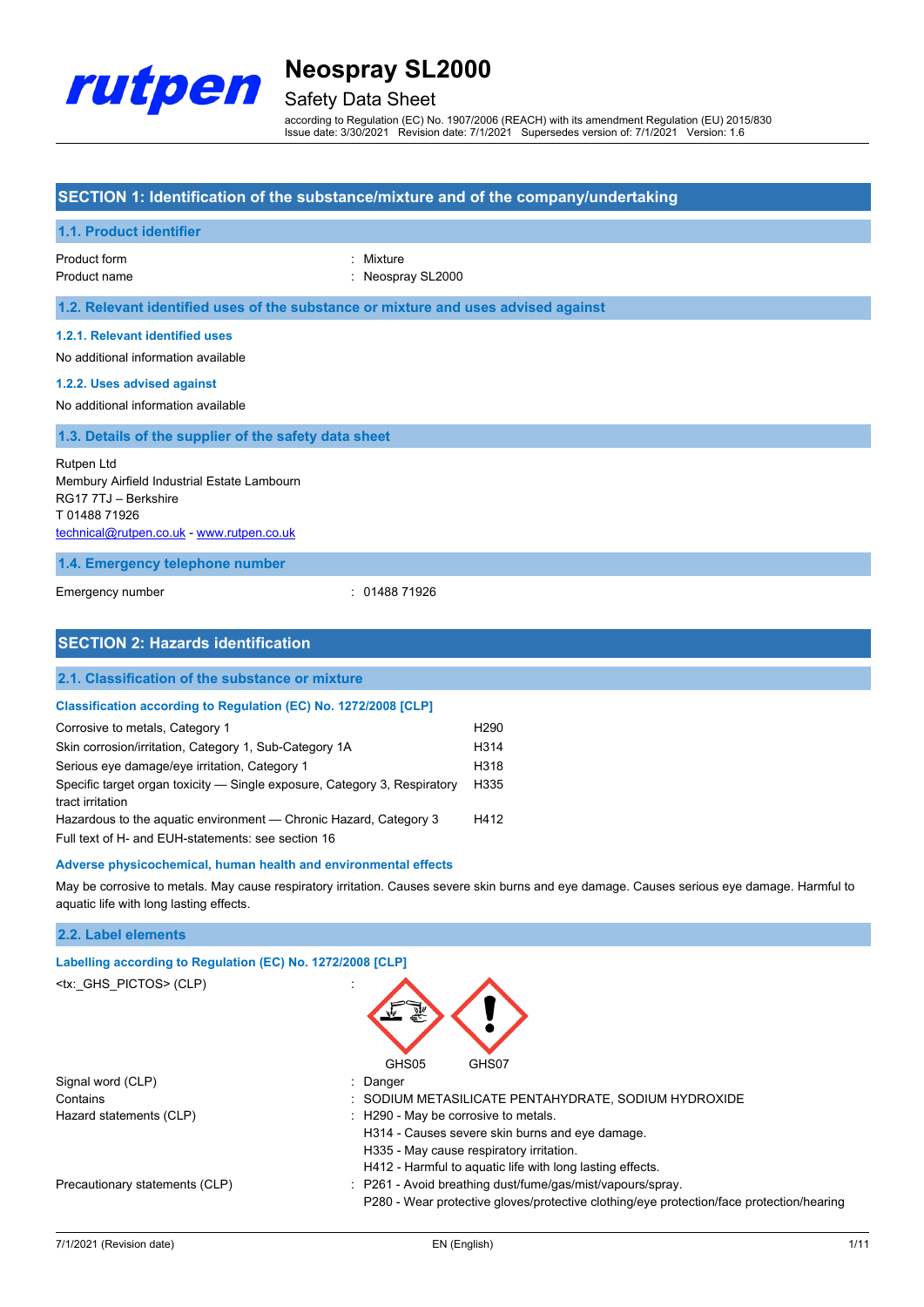## Safety Data Sheet

according to Regulation (EC) No. 1907/2006 (REACH) with its amendment Regulation (EU) 2015/830

| protection.                                                                            |
|----------------------------------------------------------------------------------------|
| P301+P330+P331+P310 - IF SWALLOWED: rinse mouth. Do NOT induce vomiting.               |
| Immediately call a POISON CENTER or doctor.                                            |
| P303+P361+P353+P310 - IF ON SKIN (or hair): Take off immediately all contaminated      |
| clothing. Rinse skin with water/shower Immediately call a POISON CENTER or doctor.     |
| P305+P351+P338+P310 - IF IN EYES: Rinse cautiously with water for several minutes.     |
| Remove contact lenses, if present and easy to do. Continue rinsing. Immediately call a |
| POISON CENTER or doctor.                                                               |
| P321 - Specific treatment (see supplemental first aid instruction on this label).      |
| : EUH208 - Contains D-LIMONENE(5989-27-5). May produce an allergic reaction.           |
|                                                                                        |

#### EUH-statements

**2.3. Other hazards**

#### No additional information available

### **SECTION 3: Composition/information on ingredients**

### **3.1. Substances**

### Not applicable

### **3.2. Mixtures**

| <b>Name</b>                       | <b>Product identifier</b>                                                 | $\frac{9}{6}$   | <b>Classification according to</b><br><b>Regulation (EC) No. 1272/2008</b><br>[CLP]                                 |
|-----------------------------------|---------------------------------------------------------------------------|-----------------|---------------------------------------------------------------------------------------------------------------------|
| SODIUM METASILICATE PENTAHYDRATE  | CAS-No.: 10213-79-3<br>EC-No.: 229-912-9                                  | $\geq 50 - 575$ | Met. Corr. 1, H290<br>Skin Corr. 1A, H314<br>STOT SE 3, H335                                                        |
| TETRAPOTASSIUM PYROPHOSPHATE      | CAS-No.: 7320-34-5<br>EC-No.: 230-785-7<br>REACH-no: 01-2119489369-<br>18 | $\geq 15 - 525$ | Eye Irrit. 2, H319                                                                                                  |
| SODIUM HYDROXIDE                  | CAS-No.: 1310-73-2<br>EC-No.: 215-185-5<br>EC Index-No.: 011-002-00-6     | $\geq 1 - 5$    | Skin Corr. 1A, H314                                                                                                 |
| SODIUM XYLENESULPHONATE           | CAS-No.: 1300-72-7<br>EC-No.: 215-090-9                                   | $\geq 1 - 5$    | Eye Irrit. 2, H319                                                                                                  |
| <b>FATTY ALCOHOL ALXOXYLATE 4</b> |                                                                           | $\geq 1 - 5$    | Skin Irrit. 2, H315<br>Eye Irrit. 2, H319                                                                           |
| <b>D-LIMONENE</b>                 | CAS-No.: 5989-27-5<br>EC-No.: 227-813-5<br>EC Index-No.: 601-029-00-7     | $\ge 0.1 - 5.1$ | Flam. Liq. 3, H226<br>Skin Irrit. 2, H315<br>Skin Sens. 1, H317<br>Aquatic Acute 1, H400<br>Aquatic Chronic 1, H410 |

| <b>Specific concentration limits:</b> |                                                                       |                                                                                                                                                          |
|---------------------------------------|-----------------------------------------------------------------------|----------------------------------------------------------------------------------------------------------------------------------------------------------|
| <b>Name</b>                           | <b>Product identifier</b>                                             | <b>Specific concentration limits</b>                                                                                                                     |
| SODIUM HYDROXIDE                      | CAS-No.: 1310-73-2<br>EC-No.: 215-185-5<br>EC Index-No.: 011-002-00-6 | $(0.5 ≤ C ≤ 2)$ Skin Irrit. 2, H315<br>$(0.5 ≤ C ≤ 2)$ Eye Irrit. 2, H319<br>$(2 \leq C \leq 5)$ Skin Corr. 1B, H314<br>(5 ≤C < 100) Skin Corr. 1A, H314 |

Full text of H- and EUH-statements: see section 16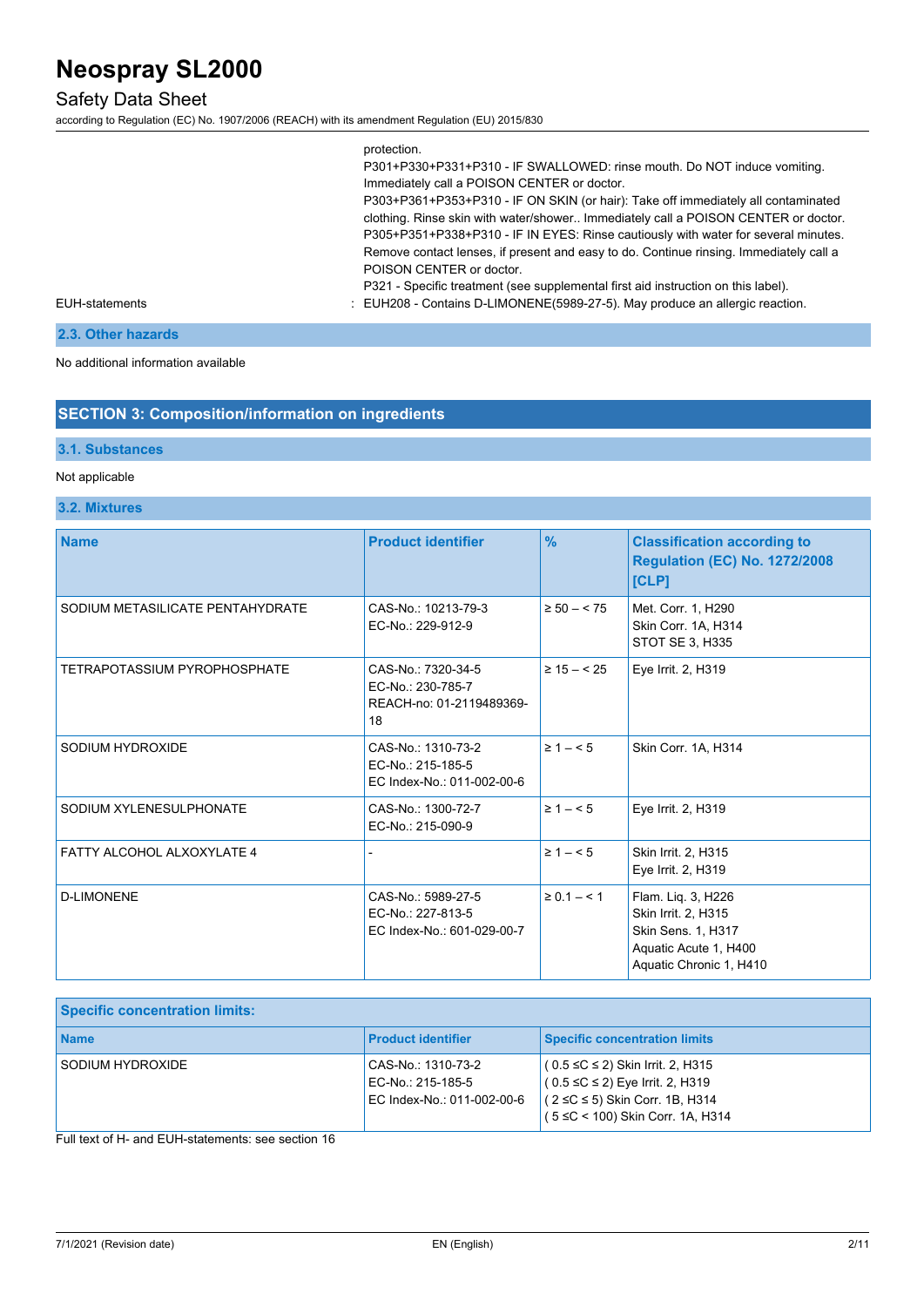## Safety Data Sheet

according to Regulation (EC) No. 1907/2006 (REACH) with its amendment Regulation (EU) 2015/830

| <b>SECTION 4: First aid measures</b>                                                                                                               |                                                                                                                                                             |  |  |
|----------------------------------------------------------------------------------------------------------------------------------------------------|-------------------------------------------------------------------------------------------------------------------------------------------------------------|--|--|
| 4.1. Description of first aid measures                                                                                                             |                                                                                                                                                             |  |  |
| First-aid measures general<br>First-aid measures after inhalation                                                                                  | : Call a physician immediately.<br>: Remove person to fresh air and keep comfortable for breathing. Call a poison center or a<br>doctor if you feel unwell. |  |  |
| First-aid measures after skin contact                                                                                                              | : Rinse skin with water/shower. Take off immediately all contaminated clothing. Call a<br>physician immediately.                                            |  |  |
| First-aid measures after eye contact                                                                                                               | : Rinse cautiously with water for several minutes. Remove contact lenses, if present and easy<br>to do. Continue rinsing. Call a physician immediately.     |  |  |
| First-aid measures after ingestion                                                                                                                 | : Rinse mouth. Do not induce vomiting. Call a physician immediately.                                                                                        |  |  |
| 4.2. Most important symptoms and effects, both acute and delayed                                                                                   |                                                                                                                                                             |  |  |
| Symptoms/effects after inhalation<br>Symptoms/effects after skin contact<br>Symptoms/effects after eye contact<br>Symptoms/effects after ingestion | : May cause respiratory irritation.<br>: Burns.<br>: Serious damage to eyes.<br>: Burns.                                                                    |  |  |

## **4.3. Indication of any immediate medical attention and special treatment needed**

Treat symptomatically.

## **SECTION 5: Firefighting measures**

| 5.1. Extinguishing media                                   |                                                                                                                                             |  |  |
|------------------------------------------------------------|---------------------------------------------------------------------------------------------------------------------------------------------|--|--|
| Suitable extinguishing media                               | : Water spray. Dry powder. Foam.                                                                                                            |  |  |
| 5.2. Special hazards arising from the substance or mixture |                                                                                                                                             |  |  |
| Hazardous decomposition products in case of fire           | : Toxic fumes may be released.                                                                                                              |  |  |
| 5.3. Advice for firefighters                               |                                                                                                                                             |  |  |
| Protection during firefighting                             | : Do not attempt to take action without suitable protective equipment. Self-contained<br>breathing apparatus. Complete protective clothing. |  |  |

| <b>SECTION 6: Accidental release measures</b>                            |                                                                                                                                                              |  |  |
|--------------------------------------------------------------------------|--------------------------------------------------------------------------------------------------------------------------------------------------------------|--|--|
| 6.1. Personal precautions, protective equipment and emergency procedures |                                                                                                                                                              |  |  |
| 6.1.1. For non-emergency personnel                                       |                                                                                                                                                              |  |  |
| <b>Emergency procedures</b>                                              | : Ventilate spillage area. Avoid contact with skin and eyes. Do not breathe<br>dust/fume/gas/mist/vapours/spray.                                             |  |  |
| 6.1.2. For emergency responders                                          |                                                                                                                                                              |  |  |
| Protective equipment                                                     | Do not attempt to take action without suitable protective equipment. For further information<br>refer to section 8: "Exposure controls/personal protection". |  |  |
| <b>6.2. Environmental precautions</b>                                    |                                                                                                                                                              |  |  |
| Avoid release to the environment.                                        |                                                                                                                                                              |  |  |
| 6.3. Methods and material for containment and cleaning up                |                                                                                                                                                              |  |  |
| Methods for cleaning up<br>Other information                             | Mechanically recover the product.<br>Dispose of materials or solid residues at an authorized site.                                                           |  |  |
| 6.4. Reference to other sections                                         |                                                                                                                                                              |  |  |

For further information refer to section 13.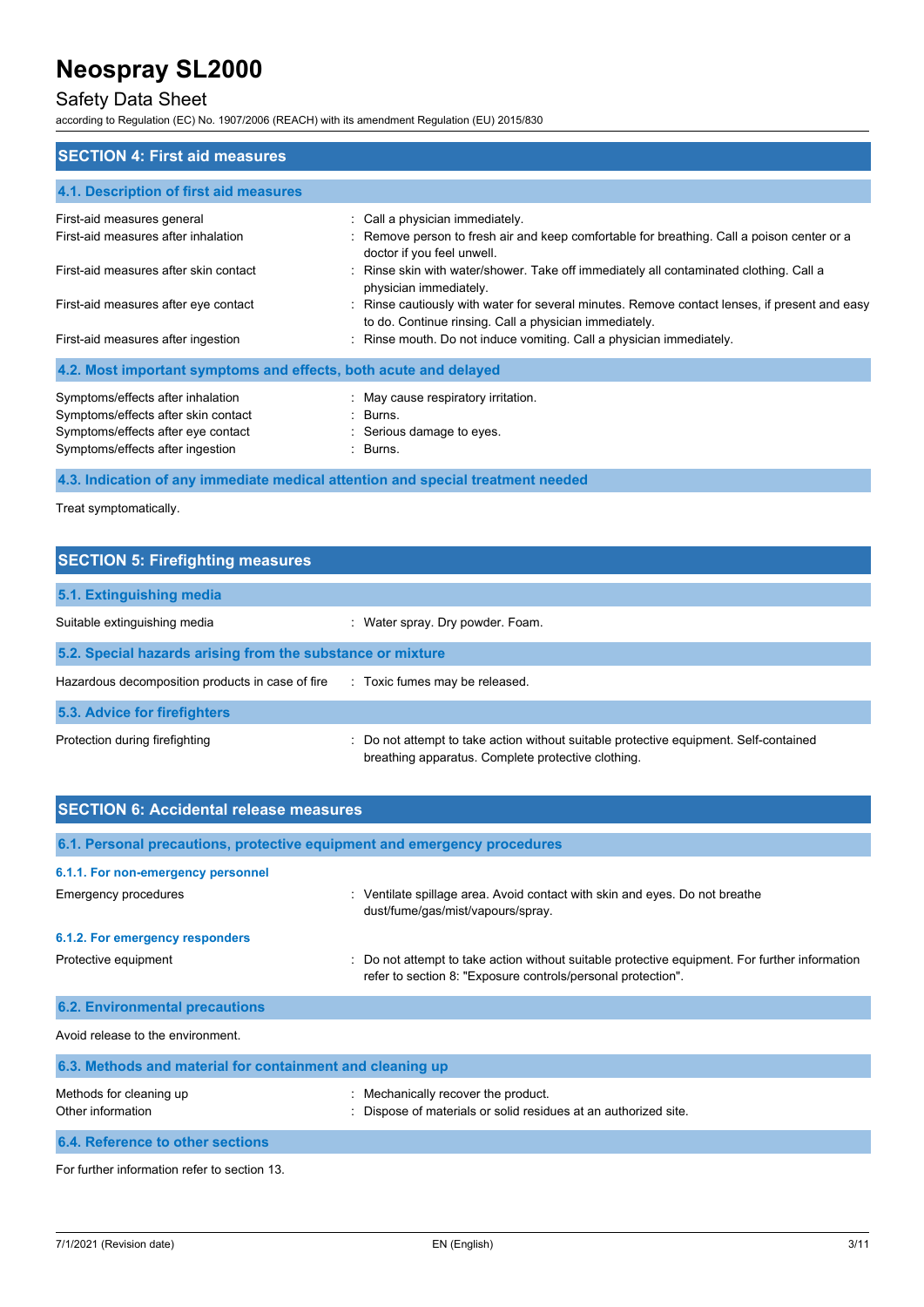## Safety Data Sheet

according to Regulation (EC) No. 1907/2006 (REACH) with its amendment Regulation (EU) 2015/830

| <b>SECTION 7: Handling and storage</b>                            |                                                                                                                                                                                                                                                                                                                                |  |  |
|-------------------------------------------------------------------|--------------------------------------------------------------------------------------------------------------------------------------------------------------------------------------------------------------------------------------------------------------------------------------------------------------------------------|--|--|
| 7.1. Precautions for safe handling                                |                                                                                                                                                                                                                                                                                                                                |  |  |
| Precautions for safe handling<br>Hygiene measures                 | : Use only outdoors or in a well-ventilated area. Avoid contact with skin and eyes. Do not<br>breathe dust/fume/gas/mist/vapours/spray. Wear personal protective equipment.<br>: Wash contaminated clothing before reuse. Do not eat, drink or smoke when using this<br>product. Always wash hands after handling the product. |  |  |
| 7.2. Conditions for safe storage, including any incompatibilities |                                                                                                                                                                                                                                                                                                                                |  |  |
| Storage conditions<br>Incompatible materials                      | : Store in corrosive resistant container with a resistant inner liner. Keep only in original<br>container. Store locked up. Store in a well-ventilated place. Keep container tightly closed.<br>Keep cool.<br>: Metals.                                                                                                        |  |  |
|                                                                   |                                                                                                                                                                                                                                                                                                                                |  |  |
| 7.3. Specific end use(s)                                          |                                                                                                                                                                                                                                                                                                                                |  |  |
| No additional information available                               |                                                                                                                                                                                                                                                                                                                                |  |  |

### **SECTION 8: Exposure controls/personal protection**

#### **8.1. Control parameters**

**8.1.1 National occupational exposure and biological limit values**

No additional information available

### **8.1.2. Recommended monitoring procedures**

No additional information available

#### **8.1.3. Air contaminants formed**

No additional information available

#### **8.1.4. DNEL and PNEC**

No additional information available

#### **8.1.5. Control banding**

No additional information available

**8.2. Exposure controls**

#### **8.2.1. Appropriate engineering controls**

#### **Appropriate engineering controls:**

Ensure good ventilation of the work station.

#### **8.2.2. Personal protection equipment**

**Personal protective equipment symbol(s):**



#### **8.2.2.1. Eye and face protection**

**Eye protection:** Safety glasses

#### **8.2.2.2. Skin protection**

**Skin and body protection:** Wear suitable protective clothing

**Hand protection:** Protective gloves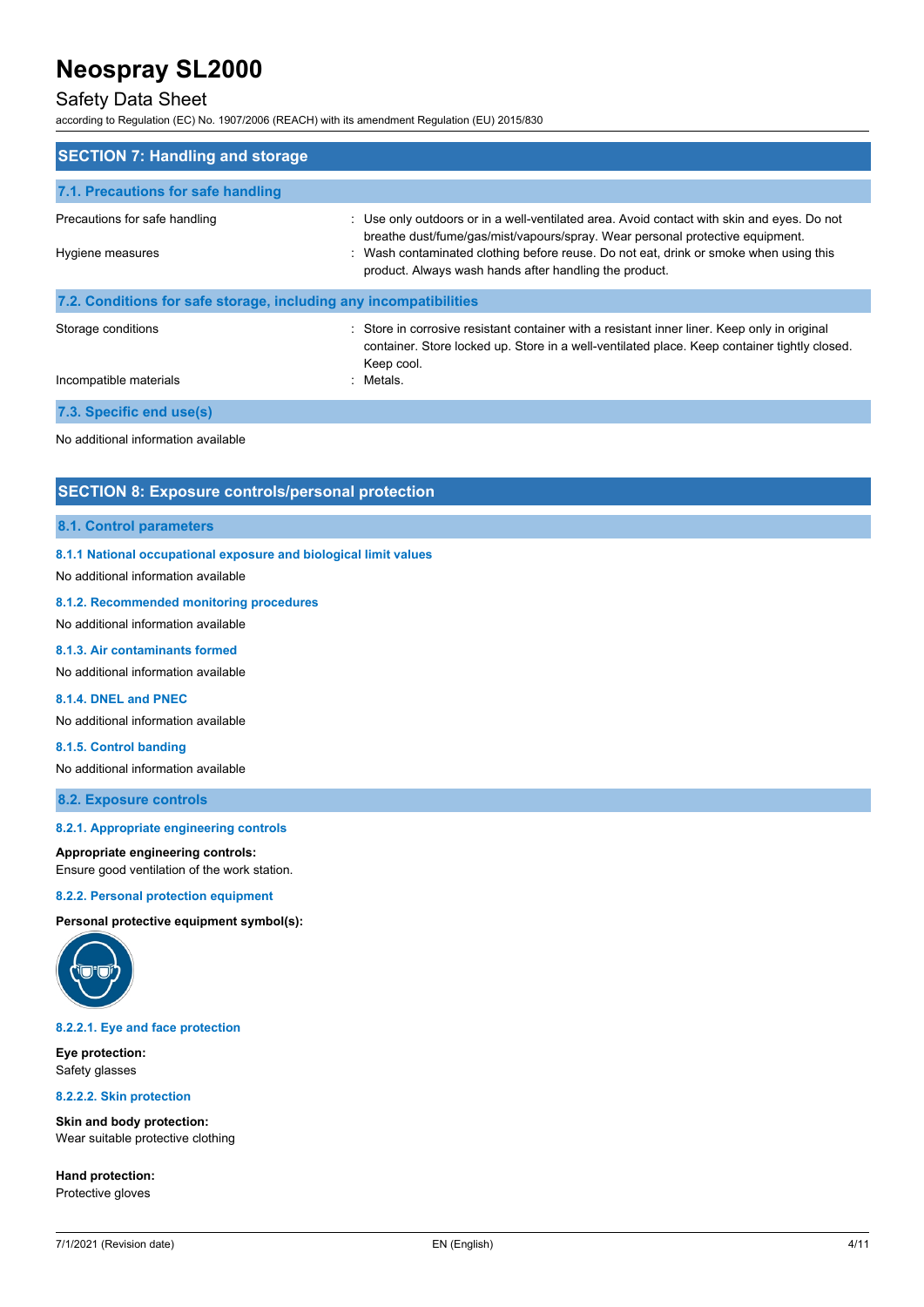## Safety Data Sheet

according to Regulation (EC) No. 1907/2006 (REACH) with its amendment Regulation (EU) 2015/830

#### **8.2.2.3. Respiratory protection**

#### **Respiratory protection:**

In case of insufficient ventilation, wear suitable respiratory equipment

#### **8.2.2.4. Thermal hazards**

No additional information available

#### **8.2.3. Environmental exposure controls**

#### **Environmental exposure controls:**

Avoid release to the environment.

## **SECTION 9: Physical and chemical properties**

#### **9.1. Information on basic physical and chemical properties**

| Physical state                                  | Solid             |
|-------------------------------------------------|-------------------|
| Colour                                          | No data available |
| Odour                                           | No data available |
| Odour threshold                                 | No data available |
| рH                                              | No data available |
| Relative evaporation rate (butylacetate=1)      | No data available |
| Melting point                                   | No data available |
| Freezing point                                  | Not applicable    |
| Boiling point                                   | No data available |
| Flash point                                     | Not applicable    |
| Auto-ignition temperature                       | Not applicable    |
| Decomposition temperature                       | No data available |
| Flammability (solid, gas)                       | Non flammable     |
| Vapour pressure                                 | No data available |
| Relative vapour density at 20 °C                | No data available |
| Relative density                                | No data available |
| Solubility                                      | No data available |
| Partition coefficient n-octanol/water (Log Pow) | No data available |
| Viscosity, kinematic                            | Not applicable    |
| Viscosity, dynamic                              | No data available |
| Explosive properties                            | No data available |
| Oxidising properties                            | No data available |
| <b>Explosive limits</b>                         | Not applicable    |
|                                                 |                   |

### **9.2. Other information**

No additional information available

### **SECTION 10: Stability and reactivity**

#### **10.1. Reactivity**

The product is non-reactive under normal conditions of use, storage and transport.

**10.2. Chemical stability**

Stable under normal conditions.

#### **10.3. Possibility of hazardous reactions**

No dangerous reactions known under normal conditions of use.

**10.4. Conditions to avoid**

None under recommended storage and handling conditions (see section 7).

**10.5. Incompatible materials**

#### metals.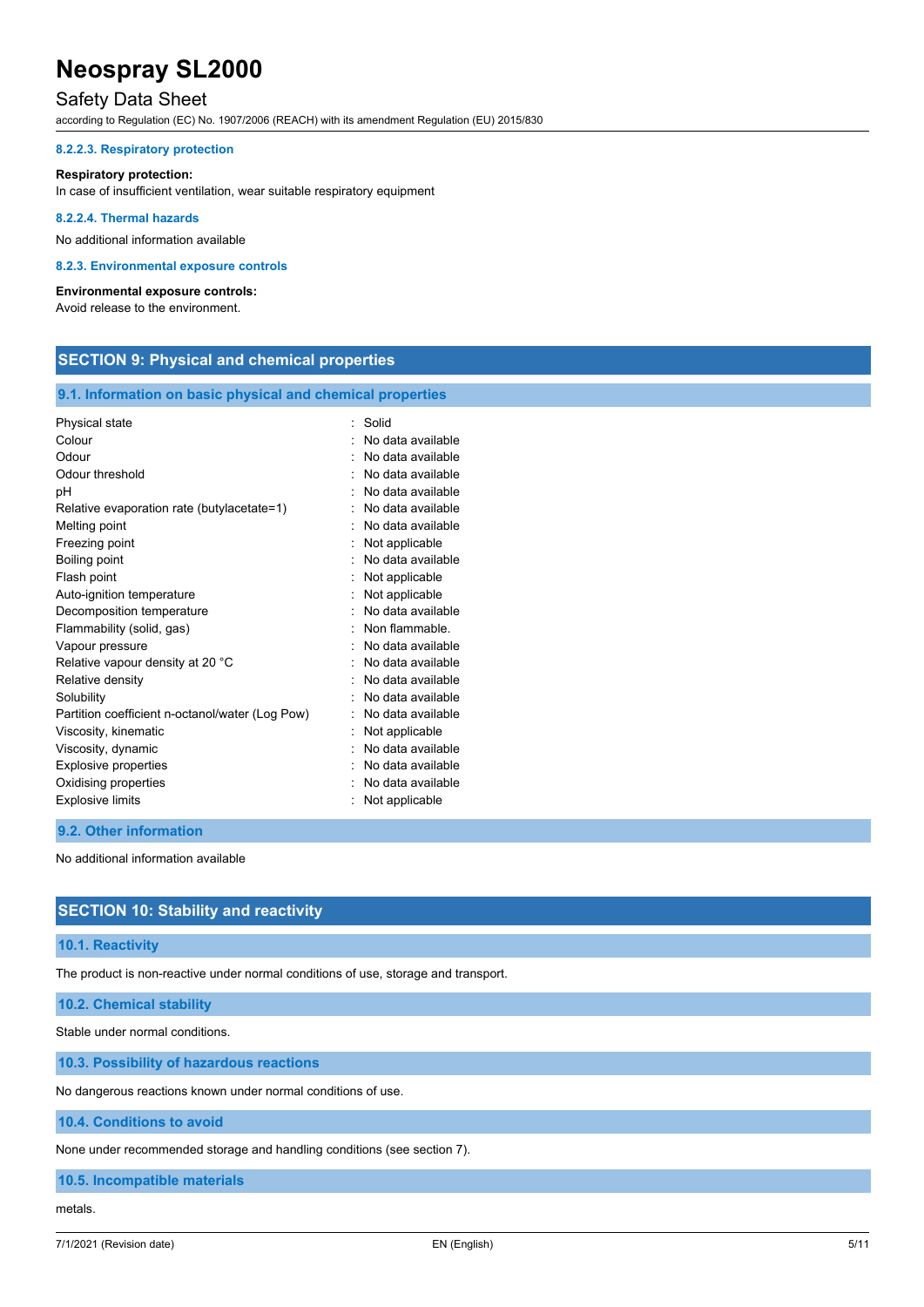## Safety Data Sheet

according to Regulation (EC) No. 1907/2006 (REACH) with its amendment Regulation (EU) 2015/830

## **10.6. Hazardous decomposition products**

Under normal conditions of storage and use, hazardous decomposition products should not be produced.

| <b>SECTION 11: Toxicological information</b>                                    |                                                    |  |
|---------------------------------------------------------------------------------|----------------------------------------------------|--|
| 11.1 Information on toxicological effects                                       |                                                    |  |
| Acute toxicity (oral)<br>Acute toxicity (dermal)<br>Acute toxicity (inhalation) | Not classified<br>Not classified<br>Not classified |  |
| <b>D-LIMONENE (5989-27-5)</b>                                                   |                                                    |  |
| LD50 oral rat                                                                   | 4400 mg/kg                                         |  |
| LD50 oral                                                                       | 5600 mg/kg                                         |  |
| Skin corrosion/irritation                                                       | Causes severe skin burns.                          |  |
| Serious eye damage/irritation                                                   | Causes serious eye damage.                         |  |
| Respiratory or skin sensitisation                                               | Not classified                                     |  |
| Germ cell mutagenicity                                                          | Not classified                                     |  |
| Carcinogenicity                                                                 | Not classified                                     |  |
| Reproductive toxicity                                                           | Not classified                                     |  |
| STOT-single exposure                                                            | May cause respiratory irritation.                  |  |
| SODIUM METASILICATE PENTAHYDRATE (10213-79-3)                                   |                                                    |  |
| STOT-single exposure                                                            | May cause respiratory irritation.                  |  |
| STOT-repeated exposure                                                          | Not classified                                     |  |
| Aspiration hazard                                                               | Not classified                                     |  |
| <b>Neospray SL2000</b>                                                          |                                                    |  |
| Viscosity, kinematic                                                            | Not applicable                                     |  |

## **SECTION 12: Ecological information**

| 12.1. Toxicity                                                                                                                                                                                                                                                                           |  |  |
|------------------------------------------------------------------------------------------------------------------------------------------------------------------------------------------------------------------------------------------------------------------------------------------|--|--|
| Harmful to aquatic life with long lasting effects.<br>Ecology - general<br>÷.<br>: Not classified<br>Hazardous to the aquatic environment, short-term<br>(acute)<br>Hazardous to the aquatic environment, long-term<br>: Harmful to aquatic life with long lasting effects.<br>(chronic) |  |  |
| Not rapidly degradable                                                                                                                                                                                                                                                                   |  |  |
| 12.2. Persistence and degradability                                                                                                                                                                                                                                                      |  |  |
| No additional information available                                                                                                                                                                                                                                                      |  |  |
| 12.3. Bioaccumulative potential                                                                                                                                                                                                                                                          |  |  |
| No additional information available                                                                                                                                                                                                                                                      |  |  |
| 12.4. Mobility in soil                                                                                                                                                                                                                                                                   |  |  |
| No additional information available                                                                                                                                                                                                                                                      |  |  |
| 12.5. Results of PBT and vPvB assessment                                                                                                                                                                                                                                                 |  |  |
| No additional information available                                                                                                                                                                                                                                                      |  |  |
| 12.6. Other adverse effects                                                                                                                                                                                                                                                              |  |  |
| No additional information available                                                                                                                                                                                                                                                      |  |  |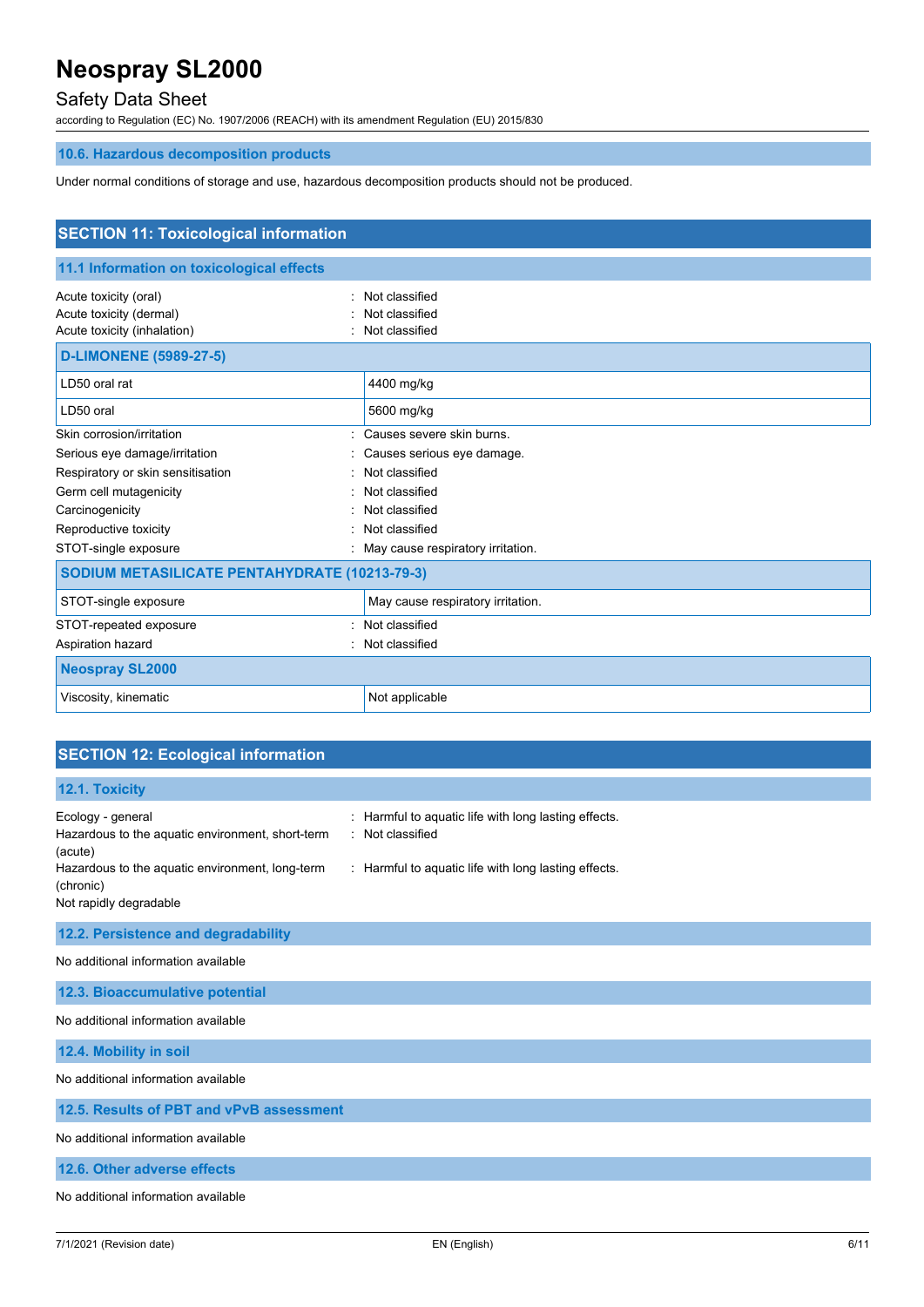## Safety Data Sheet

according to Regulation (EC) No. 1907/2006 (REACH) with its amendment Regulation (EU) 2015/830

### **SECTION 13: Disposal considerations**

### **13.1. Waste treatment methods**

Waste treatment methods : Dispose of contents/container in accordance with licensed collector's sorting instructions.

## **SECTION 14: Transport information**

| In accordance with ADR / IMDG / IATA / ADN / RID                                                                                                                     |                                                                                                                                                            |                                                                                                                                                             |                                                                                                                                                             |                                                                                                                                                             |
|----------------------------------------------------------------------------------------------------------------------------------------------------------------------|------------------------------------------------------------------------------------------------------------------------------------------------------------|-------------------------------------------------------------------------------------------------------------------------------------------------------------|-------------------------------------------------------------------------------------------------------------------------------------------------------------|-------------------------------------------------------------------------------------------------------------------------------------------------------------|
| <b>ADR</b>                                                                                                                                                           | <b>IMDG</b>                                                                                                                                                | <b>IATA</b>                                                                                                                                                 | <b>ADN</b>                                                                                                                                                  | <b>RID</b>                                                                                                                                                  |
| 14.1. UN number                                                                                                                                                      |                                                                                                                                                            |                                                                                                                                                             |                                                                                                                                                             |                                                                                                                                                             |
| <b>UN 1759</b>                                                                                                                                                       | <b>UN 1759</b>                                                                                                                                             | <b>UN 1759</b>                                                                                                                                              | <b>UN 1759</b>                                                                                                                                              | <b>UN 1759</b>                                                                                                                                              |
| 14.2. UN proper shipping name                                                                                                                                        |                                                                                                                                                            |                                                                                                                                                             |                                                                                                                                                             |                                                                                                                                                             |
| CORROSIVE SOLID,<br>N.O.S. (CONTAINS:<br>SODIUM METASILICATE<br>PENTAHYDRATE ;<br><b>TETRAPOTASSIUM</b><br>PYROPHOSPHATE ; D-<br>LIMONENE)                           | CORROSIVE SOLID,<br>N.O.S. (CONTAINS:<br>SODIUM METASILICATE<br>PENTAHYDRATE ;<br><b>TETRAPOTASSIUM</b><br>PYROPHOSPHATE; D-<br>LIMONENE)                  | Corrosive solid, n.o.s.<br>(CONTAINS: SODIUM<br><b>METASILICATE</b><br>PENTAHYDRATE ;<br><b>TETRAPOTASSIUM</b><br>PYROPHOSPHATE ; D-<br>LIMONENE)           | CORROSIVE SOLID,<br>N.O.S. (CONTAINS:<br>SODIUM METASILICATE<br>PENTAHYDRATE ;<br><b>TETRAPOTASSIUM</b><br>PYROPHOSPHATE ; D-<br>LIMONENE)                  | <b>CORROSIVE SOLID.</b><br>N.O.S. (CONTAINS:<br>SODIUM METASILICATE<br>PENTAHYDRATE ;<br><b>TETRAPOTASSIUM</b><br>PYROPHOSPHATE; D-<br>LIMONENE)            |
| <b>Transport document description</b>                                                                                                                                |                                                                                                                                                            |                                                                                                                                                             |                                                                                                                                                             |                                                                                                                                                             |
| UN 1759 CORROSIVE<br>SOLID, N.O.S. (CONTAINS<br>: SODIUM METASILICATE<br>PENTAHYDRATE ;<br><b>TETRAPOTASSIUM</b><br>PYROPHOSPHATE ; D-<br>$LIMONENE$ , 8, III, $(E)$ | UN 1759 CORROSIVE<br>SOLID, N.O.S. (CONTAINS<br>: SODIUM METASILICATE<br>PENTAHYDRATE;<br><b>TETRAPOTASSIUM</b><br>PYROPHOSPHATE : D-<br>LIMONENE), 8, III | UN 1759 Corrosive solid.<br>n.o.s. (CONTAINS :<br>SODIUM METASILICATE<br>PENTAHYDRATE ;<br><b>TETRAPOTASSIUM</b><br>PYROPHOSPHATE ; D-<br>LIMONENE), 8, III | UN 1759 CORROSIVE<br>SOLID, N.O.S. (CONTAINS<br>: SODIUM METASILICATE<br>PENTAHYDRATE ;<br><b>TETRAPOTASSIUM</b><br>PYROPHOSPHATE ; D-<br>LIMONENE), 8, III | UN 1759 CORROSIVE<br>SOLID, N.O.S. (CONTAINS<br>: SODIUM METASILICATE<br>PENTAHYDRATE ;<br><b>TETRAPOTASSIUM</b><br>PYROPHOSPHATE ; D-<br>LIMONENE), 8, III |
| 14.3. Transport hazard class(es)                                                                                                                                     |                                                                                                                                                            |                                                                                                                                                             |                                                                                                                                                             |                                                                                                                                                             |
| 8                                                                                                                                                                    | 8                                                                                                                                                          | 8                                                                                                                                                           | 8                                                                                                                                                           | 8                                                                                                                                                           |
|                                                                                                                                                                      |                                                                                                                                                            |                                                                                                                                                             |                                                                                                                                                             |                                                                                                                                                             |
| 14.4. Packing group                                                                                                                                                  |                                                                                                                                                            |                                                                                                                                                             |                                                                                                                                                             |                                                                                                                                                             |
| III                                                                                                                                                                  | III                                                                                                                                                        | $\mathop{\rm III}\nolimits$                                                                                                                                 | III                                                                                                                                                         | Ш                                                                                                                                                           |
| <b>14.5. Environmental hazards</b>                                                                                                                                   |                                                                                                                                                            |                                                                                                                                                             |                                                                                                                                                             |                                                                                                                                                             |
| Dangerous for the<br>environment: No                                                                                                                                 | Dangerous for the<br>environment: No<br>Marine pollutant: No                                                                                               | Dangerous for the<br>environment: No                                                                                                                        | Dangerous for the<br>environment: No                                                                                                                        | Dangerous for the<br>environment: No                                                                                                                        |
| No supplementary information available                                                                                                                               |                                                                                                                                                            |                                                                                                                                                             |                                                                                                                                                             |                                                                                                                                                             |

## **14.6. Special precautions for user**

#### **Overland transport**

| Classification code (ADR)                           |  | $\therefore$ C10 |
|-----------------------------------------------------|--|------------------|
| Special provisions (ADR)                            |  | : 274            |
| Limited quantities (ADR)                            |  | .5kg             |
| Excepted quantities (ADR)                           |  | $\mathbf{E}$ EO  |
| Packing instructions (ADR)                          |  | : P002. IBC07    |
| Mixed packing provisions (ADR)                      |  | : MP18           |
| Portable tank and bulk container instructions (ADR) |  | : T6             |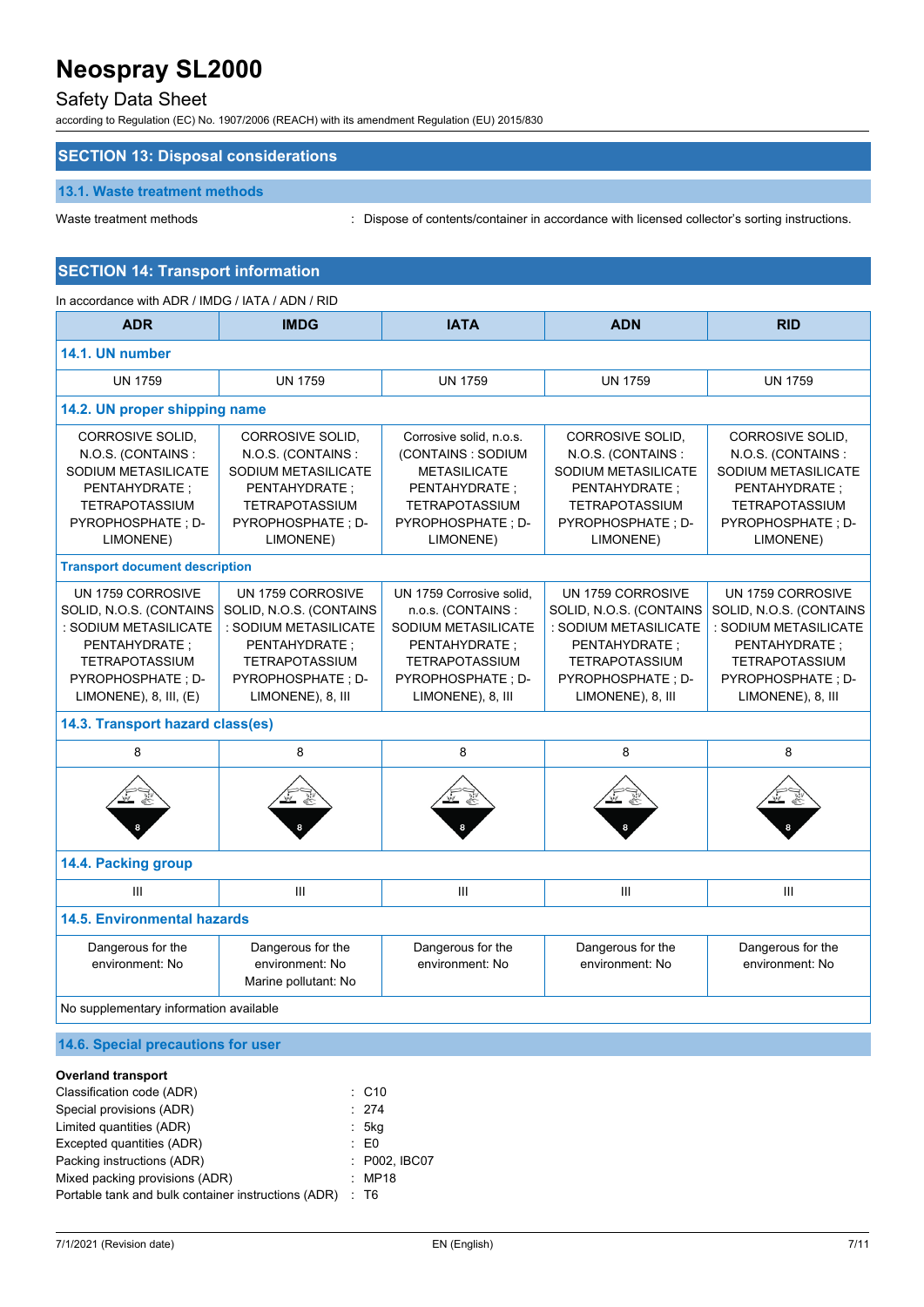## Safety Data Sheet

according to Regulation (EC) No. 1907/2006 (REACH) with its amendment Regulation (EU) 2015/830

| Portable tank and bulk container special provisions<br>(ADR)<br>Tank code (ADR)<br>Vehicle for tank carriage<br>Transport category (ADR)<br>Special provisions for carriage - Packages (ADR)<br>Special provisions for carriage - Operation (ADR)<br>Hazard identification number (Kemler No.)<br>Orange plates                                                                                                                                                                                                                                                                                                                                                                                | $\therefore$ TP33<br>: S10AN, L10BH<br>: AT<br>: 1<br>: V10<br>$\therefore$ S20<br>t.<br>88<br>t<br>88                                                                                                                                               |
|------------------------------------------------------------------------------------------------------------------------------------------------------------------------------------------------------------------------------------------------------------------------------------------------------------------------------------------------------------------------------------------------------------------------------------------------------------------------------------------------------------------------------------------------------------------------------------------------------------------------------------------------------------------------------------------------|------------------------------------------------------------------------------------------------------------------------------------------------------------------------------------------------------------------------------------------------------|
| Tunnel restriction code (ADR)<br>EAC code                                                                                                                                                                                                                                                                                                                                                                                                                                                                                                                                                                                                                                                      | Е<br>÷.<br>: 2X                                                                                                                                                                                                                                      |
| <b>Transport by sea</b><br>Special provisions (IMDG)<br>Limited quantities (IMDG)<br>Excepted quantities (IMDG)<br>Packing instructions (IMDG)<br>IBC packing instructions (IMDG)<br>IBC special provisions (IMDG)<br>Tank instructions (IMDG)<br>Tank special provisions (IMDG)<br>EmS-No. (Fire)<br>EmS-No. (Spillage)<br>Stowage category (IMDG)<br>Properties and observations (IMDG)<br>Air transport<br>PCA Excepted quantities (IATA)<br>PCA Limited quantities (IATA)<br>PCA limited quantity max net quantity (IATA)<br>PCA packing instructions (IATA)<br>PCA max net quantity (IATA)<br>CAO packing instructions (IATA)<br>CAO max net quantity (IATA)<br>Special provisions (IATA) | : 274<br>$\therefore$ 0<br>E0<br>P002<br>IBC07<br><b>B1</b><br>T6<br>TP33<br>$F-A$<br>$:$ S-B<br>B<br>: Causes burns to skin, eyes and mucous membranes.<br>$\mathbf{E}$ EO<br>: Forbidden<br>: Forbidden<br>858<br>1kg<br>862<br>25kg<br>: A3, A803 |
| ERG code (IATA)                                                                                                                                                                                                                                                                                                                                                                                                                                                                                                                                                                                                                                                                                | : 8L                                                                                                                                                                                                                                                 |
| Inland waterway transport<br>Classification code (ADN)<br>Special provisions (ADN)<br>Limited quantities (ADN)<br>Excepted quantities (ADN)<br>Equipment required (ADN)<br>Number of blue cones/lights (ADN)                                                                                                                                                                                                                                                                                                                                                                                                                                                                                   | $\therefore$ C10<br>: 274<br>0<br>÷.<br>E0<br>$:$ PP, EP<br>$\therefore$ 0                                                                                                                                                                           |
| <b>Rail transport</b><br>Classification code (RID)<br>Special provisions (RID)<br>Limited quantities (RID)<br>Excepted quantities (RID)<br>Packing instructions (RID)<br>Mixed packing provisions (RID)<br>Portable tank and bulk container instructions (RID)<br>Portable tank and bulk container special provisions<br>(RID)<br>Tank codes for RID tanks (RID)<br>Special provisions for RID tanks (RID)<br>Transport category (RID)<br>Special provisions for carriage - Packages (RID)                                                                                                                                                                                                     | $:$ C10<br>: 274<br>0<br>E0<br>P002, IBC07<br>: MP18<br>: T6<br>: TP33<br>: S10AN, L10BH<br>: TU38, TE22<br>: 1<br>: W10                                                                                                                             |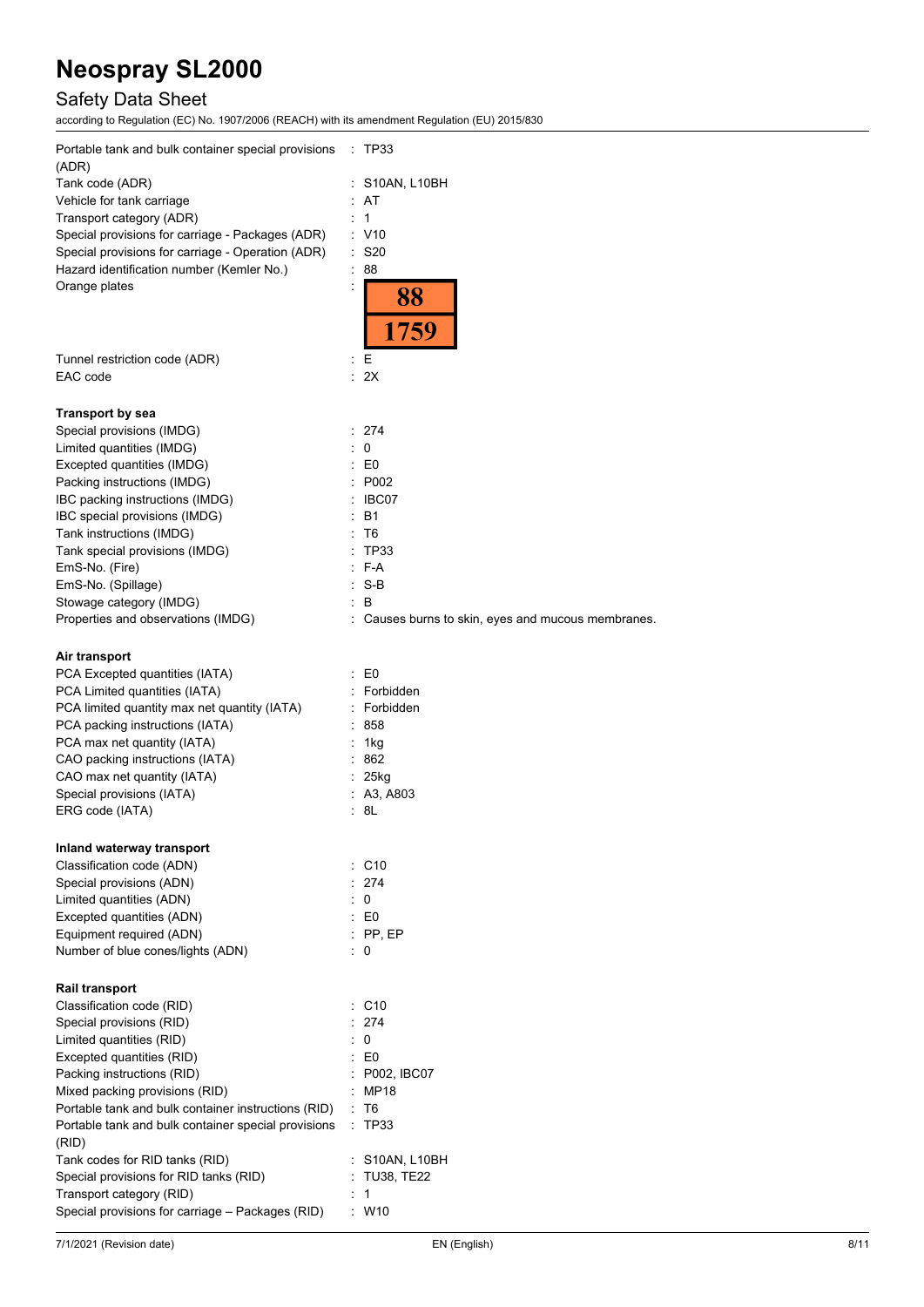## Safety Data Sheet

according to Regulation (EC) No. 1907/2006 (REACH) with its amendment Regulation (EU) 2015/830

Hazard identification number (RID) : 88

#### **14.7. Transport in bulk according to Annex II of Marpol and the IBC Code**

Not applicable

## **SECTION 15: Regulatory information**

**15.1. Safety, health and environmental regulations/legislation specific for the substance or mixture**

### **15.1.1. EU-Regulations**

Contains no REACH substances with Annex XVII restrictions

Contains no substance on the REACH candidate list

Contains no REACH Annex XIV substances

Contains no substance subject to Regulation (EU) No 649/2012 of the European Parliament and of the Council of 4 July 2012 concerning the export and import of hazardous chemicals.

Contains no substance subject to Regulation (EU) No 2019/1021 of the European Parliament and of the Council of 20 June 2019 on persistent organic pollutants

Contains no substance subject to Regulation (EU) 2019/1148 of the European Parliament and of the Council of 20 June 2019 on the marketing and use of explosives precursors.

#### **15.1.2. National regulations**

#### **Germany**

| <b>Employment restrictions</b>                                                       | : Observe restrictions according Act on the Protection of Working Mothers (MuSchG)<br>Observe restrictions according Act on the Protection of Young People in Employment<br>(JArbSchG) |
|--------------------------------------------------------------------------------------|----------------------------------------------------------------------------------------------------------------------------------------------------------------------------------------|
| Water hazard class (WGK)                                                             | : WGK 3, Highly hazardous to water (Classification according to AwSV, Annex 1)                                                                                                         |
| Hazardous Incident Ordinance (12. BImSchV)                                           | : Is not subject of the Hazardous Incident Ordinance (12. BImSchV)                                                                                                                     |
| <b>Netherlands</b>                                                                   |                                                                                                                                                                                        |
| SZW-lijst van kankerverwekkende stoffen                                              | : None of the components are listed                                                                                                                                                    |
| SZW-lijst van mutagene stoffen                                                       | : None of the components are listed                                                                                                                                                    |
| NIET-limitatieve lijst van voor de voortplanting                                     | : None of the components are listed                                                                                                                                                    |
| giftige stoffen - Borstvoeding                                                       |                                                                                                                                                                                        |
| NIET-limitatieve lijst van voor de voortplanting<br>giftige stoffen - Vruchtbaarheid | : None of the components are listed                                                                                                                                                    |
| NIET-limitatieve lijst van voor de voortplanting<br>giftige stoffen – Ontwikkeling   | : None of the components are listed                                                                                                                                                    |
|                                                                                      |                                                                                                                                                                                        |
| <b>Denmark</b>                                                                       |                                                                                                                                                                                        |
| Danish National Regulations                                                          | : Young people below the age of 18 years are not allowed to use the product                                                                                                            |
| <b>Switzerland</b>                                                                   |                                                                                                                                                                                        |
| Storage class (LK)                                                                   | : LK 8 - Corrosive materials                                                                                                                                                           |

**15.2. Chemical safety assessment**

No chemical safety assessment has been carried out

## **SECTION 16: Other information**

| <b>Abbreviations and acronyms:</b> |                                                                                                 |  |
|------------------------------------|-------------------------------------------------------------------------------------------------|--|
| <b>ADN</b>                         | European Agreement concerning the International Carriage of Dangerous Goods by Inland Waterways |  |
| <b>ADR</b>                         | European Agreement concerning the International Carriage of Dangerous Goods by Road             |  |
| ATE                                | <b>Acute Toxicity Estimate</b>                                                                  |  |
| <b>BCF</b>                         | Bioconcentration factor                                                                         |  |
| <b>BLV</b>                         | Biological limit value                                                                          |  |
| <b>BOD</b>                         | Biochemical oxygen demand (BOD)                                                                 |  |
| <b>COD</b>                         | Chemical oxygen demand (COD)                                                                    |  |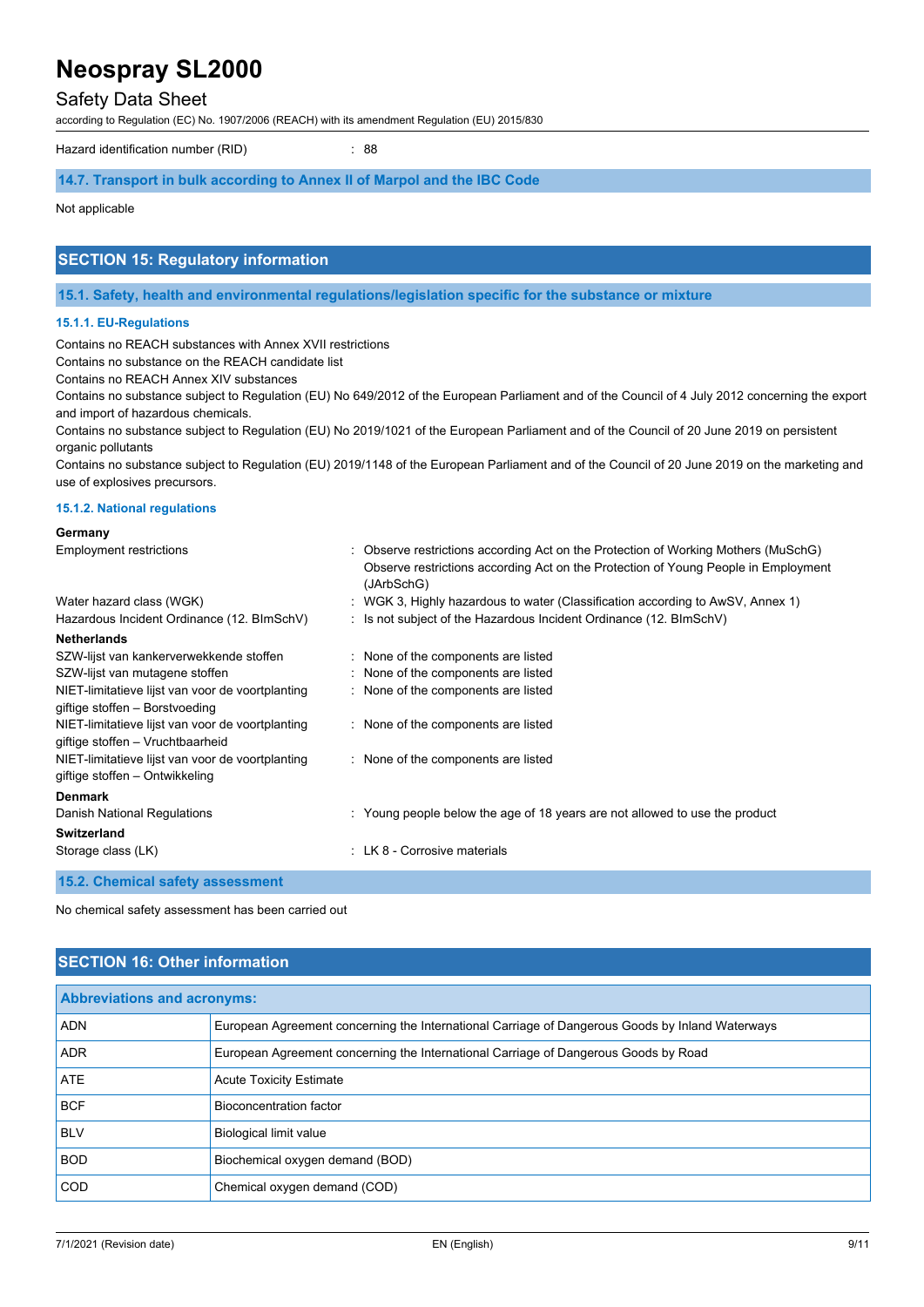## Safety Data Sheet

according to Regulation (EC) No. 1907/2006 (REACH) with its amendment Regulation (EU) 2015/830

| <b>Abbreviations and acronyms:</b> |                                                                              |  |
|------------------------------------|------------------------------------------------------------------------------|--|
| <b>DMEL</b>                        | Derived Minimal Effect level                                                 |  |
| <b>DNEL</b>                        | Derived-No Effect Level                                                      |  |
| EC-No.                             | European Community number                                                    |  |
| <b>EC50</b>                        | Median effective concentration                                               |  |
| EN                                 | European Standard                                                            |  |
| <b>IARC</b>                        | International Agency for Research on Cancer                                  |  |
| <b>IATA</b>                        | International Air Transport Association                                      |  |
| <b>IMDG</b>                        | International Maritime Dangerous Goods                                       |  |
| LC50                               | Median lethal concentration                                                  |  |
| LD50                               | Median lethal dose                                                           |  |
| <b>LOAEL</b>                       | Lowest Observed Adverse Effect Level                                         |  |
| <b>NOAEC</b>                       | No-Observed Adverse Effect Concentration                                     |  |
| <b>NOAEL</b>                       | No-Observed Adverse Effect Level                                             |  |
| <b>NOEC</b>                        | No-Observed Effect Concentration                                             |  |
| OECD                               | Organisation for Economic Co-operation and Development                       |  |
| OEL                                | Occupational Exposure Limit                                                  |  |
| <b>PBT</b>                         | Persistent Bioaccumulative Toxic                                             |  |
| PNEC                               | <b>Predicted No-Effect Concentration</b>                                     |  |
| <b>RID</b>                         | Regulations concerning the International Carriage of Dangerous Goods by Rail |  |
| <b>SDS</b>                         | Safety Data Sheet                                                            |  |
| <b>STP</b>                         | Sewage treatment plant                                                       |  |
| ThOD                               | Theoretical oxygen demand (ThOD)                                             |  |
| <b>TLM</b>                         | <b>Median Tolerance Limit</b>                                                |  |
| <b>VOC</b>                         | Volatile Organic Compounds                                                   |  |
| CAS-No.                            | <b>Chemical Abstract Service number</b>                                      |  |
| N.O.S.                             | Not Otherwise Specified                                                      |  |
| vPvB                               | Very Persistent and Very Bioaccumulative                                     |  |
| <b>ED</b>                          | Endocrine disrupting properties                                              |  |

| <b>Full text of H- and EUH-statements:</b> |                                                                   |
|--------------------------------------------|-------------------------------------------------------------------|
| Aquatic Acute 1                            | Hazardous to the aquatic environment - Acute Hazard, Category 1   |
| Aquatic Chronic 1                          | Hazardous to the aquatic environment — Chronic Hazard, Category 1 |
| <b>EUH208</b>                              | Contains D-LIMONENE(5989-27-5). May produce an allergic reaction. |
| Eye Irrit. 2                               | Serious eye damage/eye irritation, Category 2                     |
| Flam. Lig. 3                               | Flammable liquids, Category 3                                     |
| H <sub>226</sub>                           | Flammable liquid and vapour.                                      |
| H <sub>290</sub>                           | May be corrosive to metals.                                       |
| H314                                       | Causes severe skin burns and eye damage.                          |
| H315                                       | Causes skin irritation.                                           |